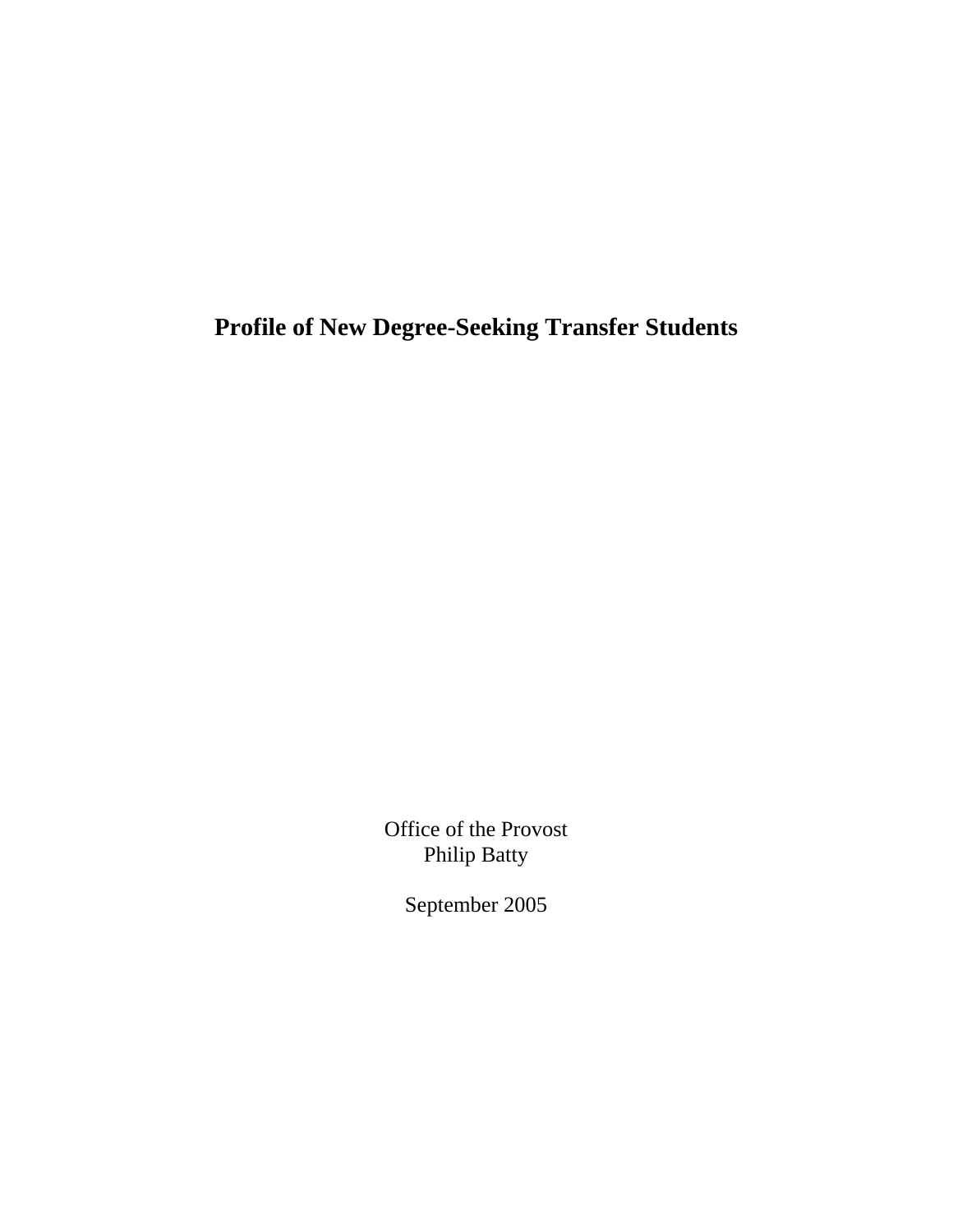A total of 1,468 students entered Grand Valley State University during Fall 2005 as new transfer students. This report delineates some of the characteristics of this group of students. The tables are divided into the following groups of students.

- 1. 2yr tran students transferring from 2-year institutions
- 2. 4yr tran students transferring from 4-year institutions

#### *College from which the Students Transferred (2yr Transfers)*

| <b>College</b>                        | <b>Number</b> |
|---------------------------------------|---------------|
| <b>Grand Rapids Community College</b> | 388           |
| <b>Muskegon Community College</b>     | 187           |
| Northwestern Michigan College         | 50            |
| <b>Lansing Community College</b>      | 44            |
| <b>Oakland Community College</b>      | 35            |
| Kalamazoo Valley Community College    | 30            |
| <b>Macomb Community College</b>       | 20            |
| <b>Kellogg Community College</b>      | 20            |
| <b>Jackson Community College</b>      | 16            |
| Lake Michigan College                 | 16            |
| Delta College                         | 15            |
| North Central Michigan College        | 14            |
| <b>West Shore Community College</b>   | 13            |
| <b>Schoolcraft College</b>            | 13            |
| <b>Washtenaw Community College</b>    | 12            |
| Southwestern Michigan College         | 12            |
| <b>Montcalm Community College</b>     | 12            |
| <b>Glen Oaks Community College</b>    | 10            |
| <b>Alpena Community College</b>       | 10            |
| All Others                            | 75            |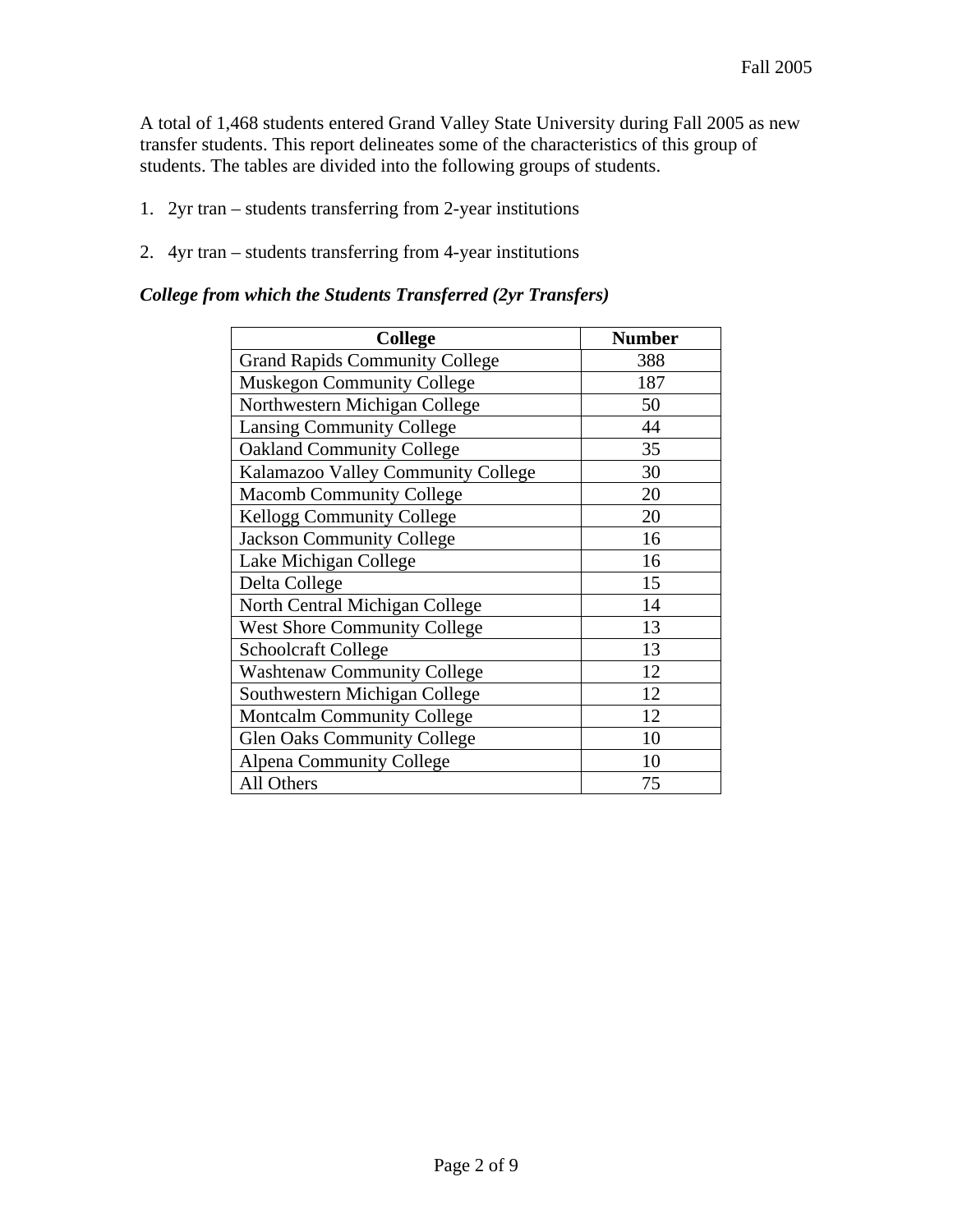| <b>College</b>                     | <b>Number</b> |
|------------------------------------|---------------|
| Michigan State University          | 36            |
| <b>Western Michigan University</b> | 35            |
| <b>Central Michigan University</b> | 33            |
| Ferris State University            | 30            |
| Calvin College                     | 25            |
| <b>Hope College</b>                | 24            |
| <b>Cornerstone University</b>      | 20            |
| <b>Aquinas College</b>             | 18            |
| <b>Baker College</b>               | 17            |
| Oakland University                 | 14            |
| Lake Superior State University     | 10            |
| Spring Arbor College               | 10            |
| Northern Michigan University       | 10            |
| All Others                         | 193           |

### *College from which the Students Transferred (4yr Transfers)*

*Sex* 

| sex          | 2yr tran | 4yr tran | total |
|--------------|----------|----------|-------|
| Female       | 554      | 290      | 844   |
| Male         | 438      | 186      | 624   |
| <b>Total</b> | 992      | 476      | 1468  |

### *Ethnic Background*

| <b>Ethnic Background</b> | 2yr tran | 4yr tran | total |
|--------------------------|----------|----------|-------|
| Asian                    | 16       |          | 24    |
| African American         | 53       |          | 75    |
| Hispanic                 | 34       |          | 45    |
| American Indian          |          |          |       |
| White                    | 848      | 397      | 1245  |
| Other                    | 37       | 35       |       |
| <b>Total</b>             | 992      | 476      | 1468  |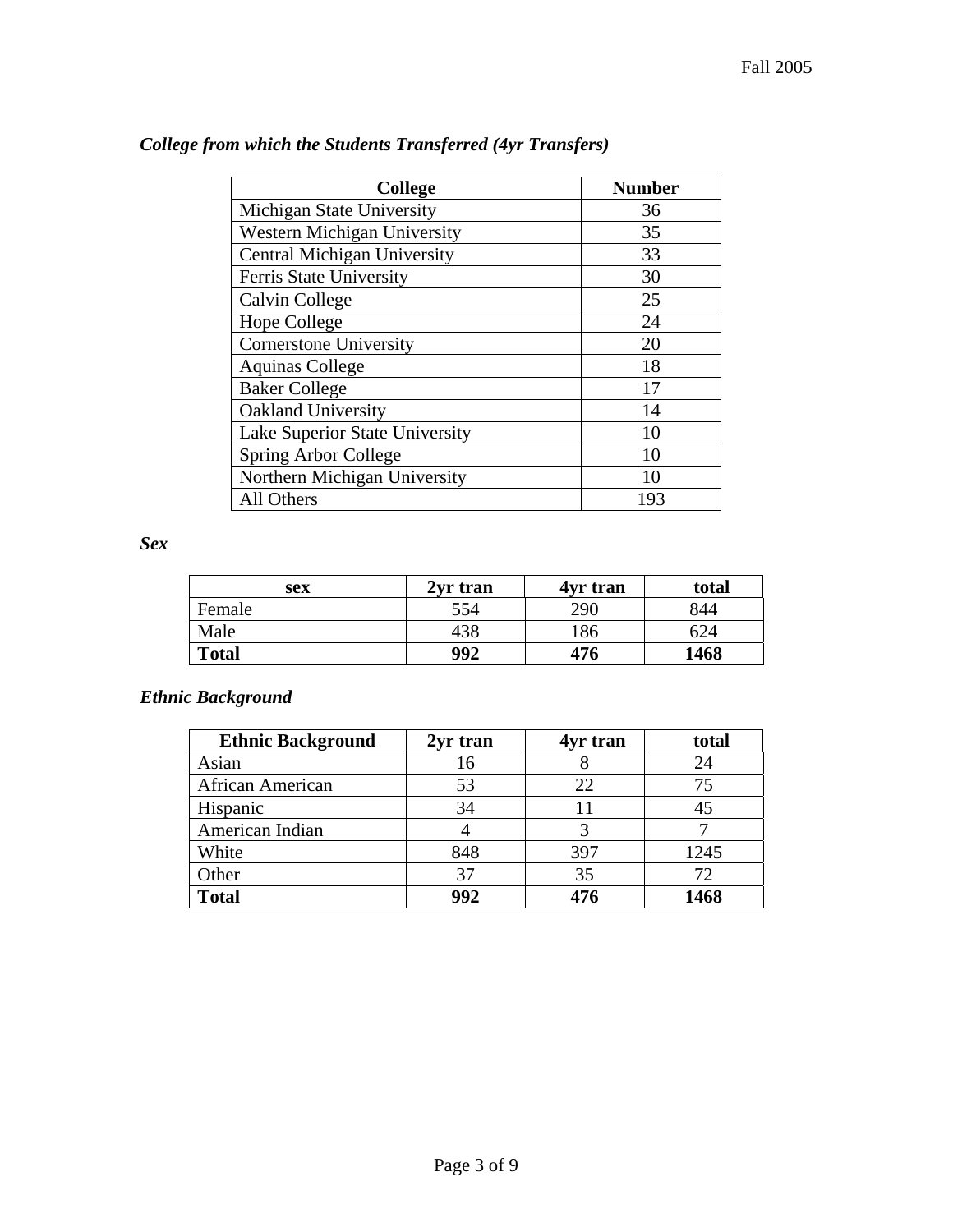| <b>Status</b> | 2yr tran | 4yr tran | total |
|---------------|----------|----------|-------|
| Full-Time     |          | 380      | 1207  |
| Part-Time     | 165      | 96       | 261   |
| <b>Total</b>  | 992      | 476      | 1468  |

# *Major*

| <b>Major Degree-Seeking Only</b>    | 2yr tran       | 4yr tran         | total          |
|-------------------------------------|----------------|------------------|----------------|
| Accounting                          | 21             | 1                | 22             |
| <b>Advertising Public Relations</b> | 14             | 5                | 19             |
| Anthropology                        | 6              | $\overline{0}$   | 6              |
| Art & Design                        | 17             | 6                | 23             |
| <b>Athletic Training</b>            | $\overline{7}$ | $\overline{7}$   | 14             |
| <b>Behavioral Science</b>           | 6              | $\overline{0}$   | 6              |
| <b>Biology</b>                      | 25             | 9                | 34             |
| <b>Biomedical Science</b>           | 32             | 14               | 46             |
| Biopsychology                       | $\overline{0}$ | $\overline{2}$   | $\overline{2}$ |
| <b>Broadcasting</b>                 | $\overline{7}$ | $\overline{2}$   | 9              |
| <b>Business Economics</b>           | $\overline{2}$ | $\overline{0}$   | $\overline{2}$ |
| <b>Business General</b>             | 12             | $\overline{4}$   | 16             |
| Cell & Molecular Biology            | $\mathbf{1}$   | $\overline{0}$   | $\mathbf{1}$   |
| Chemistry                           | $\mathbf{1}$   | $\overline{4}$   | 5              |
| <b>Classical Tradition</b>          | $\overline{0}$ | $\mathbf{1}$     | $\mathbf{1}$   |
| <b>Clinical Lab Sciences</b>        | $\overline{3}$ | $\overline{0}$   | $\overline{3}$ |
| Communications                      | 13             | 6                | 19             |
| <b>Computer Science</b>             | $\overline{0}$ | $\mathbf{1}$     | $\mathbf{1}$   |
| <b>Criminal Justice</b>             | 39             | 6                | 45             |
| Dance                               | $\overline{1}$ | $\mathbf{1}$     | $\overline{2}$ |
| <b>Earth Science</b>                | $\overline{2}$ | $\overline{0}$   | $\overline{2}$ |
| English                             | 39             | 9                | 48             |
| Film & Video                        | 15             | 9                | 24             |
| Finance                             | 9              | $\mathbf{1}$     | 10             |
| Geochemistry                        | $\mathbf{1}$   | $\overline{0}$   | $\mathbf{1}$   |
| Geography                           | $\overline{4}$ | $\overline{2}$   | 6              |
| Geology                             | $\overline{2}$ | $\overline{2}$   | $\overline{4}$ |
| German                              | $\overline{1}$ | $\overline{0}$   | $\mathbf{1}$   |
| <b>Health Communications</b>        | $\overline{2}$ | $\overline{0}$   | $\overline{2}$ |
| History                             | 16             | $\overline{7}$   | 23             |
| <b>Hospitality Tourism</b>          | $\overline{7}$ | 5                | 12             |
| <b>Health Professions</b>           | $\overline{2}$ | $\boldsymbol{0}$ | $\overline{2}$ |
| <b>Integrated Science</b>           | 8              | $\mathbf{1}$     | 9              |
| <b>International Business</b>       | $\overline{4}$ | $\overline{2}$   | 6              |
| <b>International Relations</b>      | 11             | $\mathbf{1}$     | 12             |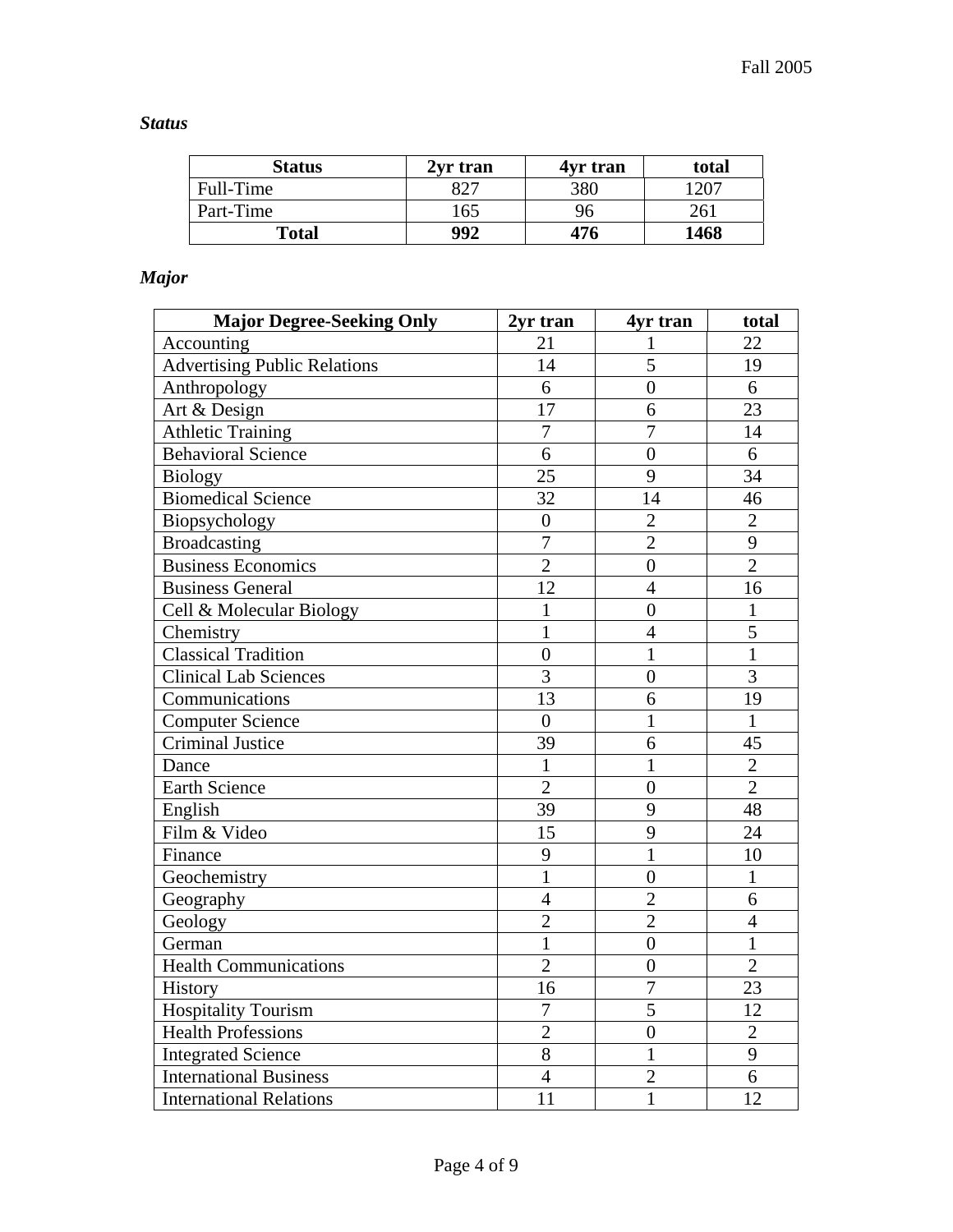| <b>Major Degree-Seeking Only</b>   | 2yr tran       | 4yr tran         | total          |
|------------------------------------|----------------|------------------|----------------|
| Journalism                         | 11             | 3                | 14             |
| <b>Legal Studies</b>               | $\overline{4}$ | $\mathbf{1}$     | 5              |
| <b>Liberal Studies</b>             | $\overline{2}$ | $\overline{2}$   | $\overline{4}$ |
| Management                         | 9              | $\overline{7}$   | 16             |
| Marketing                          | $\overline{7}$ | $\mathbf{1}$     | 8              |
| Mathematics                        | 14             | 14               | 28             |
| Medical Imaging/Radiation Science  | $\mathbf{1}$   | $\boldsymbol{0}$ | $\mathbf{1}$   |
| Music                              | 3              | 1                | $\overline{4}$ |
| <b>Natural Resource Management</b> | 8              | $\overline{2}$   | 10             |
| <b>Occupational Safety</b>         | $\mathbf{1}$   | $\overline{0}$   | $\mathbf{1}$   |
| Philosophy                         | $\overline{2}$ | $\mathbf{1}$     | 3              |
| Photography                        | $\overline{7}$ | $\overline{4}$   | 11             |
| <b>Physical Education</b>          | 19             | 5                | 24             |
| Physics                            | $\overline{2}$ | $\mathbf{1}$     | $\overline{3}$ |
| <b>Political Science</b>           | 10             | 6                | 16             |
| Pre Business                       | 101            | 54               | 155            |
| Pre Computer Science               | 9              | 3                | 12             |
| Pre Engineering                    | 26             | 12               | 38             |
| Pre Health                         | 16             | 3                | 19             |
| Pre Info Systems                   | $\overline{7}$ | $\overline{c}$   | 9              |
| Pre Med Imaging                    | $\overline{4}$ | 9                | 13             |
| Pre Med Tech                       | $\overline{2}$ | $\overline{0}$   | $\overline{2}$ |
| Pre Nursing - RN                   | $\overline{5}$ | $\overline{0}$   | $\overline{5}$ |
| Pre Nursing                        | 54             | 34               | 88             |
| Pre Physical Therapy               | $\overline{2}$ | $\mathbf{1}$     | 3              |
| Psychology                         | 35             | 13               | 48             |
| Public Administration              | $\overline{5}$ | $\mathbf{1}$     | 6              |
| Recreation                         | $\overline{4}$ | $\overline{0}$   | $\overline{4}$ |
| <b>Social Studies Group</b>        | 26             | 10               | 36             |
| Social Work                        | 29             | 6                | 35             |
| Sociology                          | $\overline{2}$ | $\overline{c}$   | 4              |
| Spanish                            | 8              | $\overline{5}$   | 13             |
| <b>Special Education</b>           | 29             | 8                | 37             |
| Theatre                            | $\overline{2}$ |                  | $\overline{3}$ |
| <b>Undergrad Degree Seeking</b>    | 179            | 106              | 285            |
| <b>Undergrad Non-Degree</b>        | 12             | 45               | 57             |
| Writing                            | 5              | 5                | 10             |
| <b>Total</b>                       | 992            | 476              | 1468           |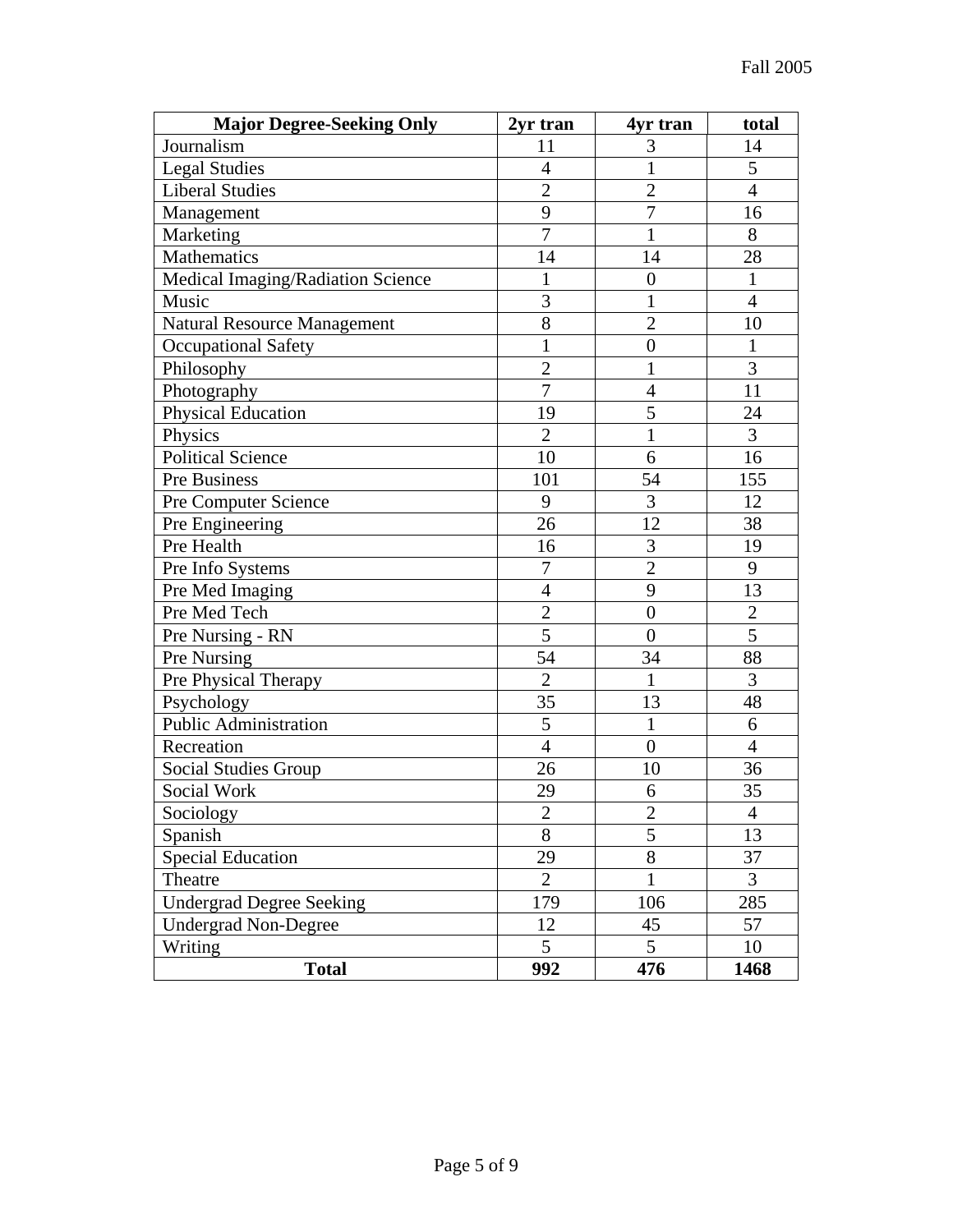## *County of Residence*

| <b>County of Residence</b> | 2yr tran         | 4yr tran         | total            |
|----------------------------|------------------|------------------|------------------|
| Allegan                    | 16               | 17               | 33               |
| Alpena                     | 10               | $\boldsymbol{0}$ | 10               |
| Antrim                     | $\overline{4}$   | $\overline{0}$   | $\overline{4}$   |
| Bay                        | $\overline{5}$   | $\overline{4}$   | 9                |
| Benzie                     | $\overline{3}$   | 3                | 6                |
| Berrien                    | 18               | $\boldsymbol{0}$ | 18               |
| <b>Branch</b>              | $\overline{7}$   | $\mathbf{1}$     | 8                |
| <b>Barry</b>               | 12               | $\overline{4}$   | 16               |
| Calhoun                    | $\overline{7}$   | $\overline{7}$   | 14               |
| Cass                       | 5                | $\boldsymbol{0}$ | 5                |
| Charlevoix                 | $\mathbf{1}$     | 3                | $\overline{4}$   |
| Cheboygan                  | $\mathbf{1}$     | $\boldsymbol{0}$ | $\mathbf{1}$     |
| Chippewa                   | $\boldsymbol{0}$ | $\mathbf 1$      | $\mathbf{1}$     |
| Clare                      | $\mathbf{1}$     | $\mathbf{1}$     | $\overline{2}$   |
| Clinton                    | 6                | $\mathbf{1}$     | $\overline{7}$   |
| Crawford                   | $\mathbf{1}$     | $\boldsymbol{0}$ | $\mathbf{1}$     |
| Delta                      | 6                | $\boldsymbol{0}$ | 6                |
| Eaton                      | 5                | $\overline{2}$   | $\boldsymbol{7}$ |
| Emmet                      | 6                | $\overline{2}$   | 8                |
| Genesee                    | $\overline{8}$   | $\overline{7}$   | 15               |
| Gratiot                    | $\overline{0}$   | $\mathbf{1}$     | $\mathbf{1}$     |
| <b>Grand Traverse</b>      | 27               | 6                | 33               |
| Hillsdale                  | $\overline{2}$   | $\mathbf{1}$     | 3                |
| Houghton                   | $\mathbf{1}$     | $\overline{0}$   | $\mathbf{1}$     |
| Huron                      | $\boldsymbol{0}$ | 3                | 3                |
| Ingham                     | 17               | 9                | 26               |
| Ionia                      | 10               | 6                | 16               |
| Iosco                      | $\boldsymbol{0}$ | $\overline{2}$   | $\mathbf{2}$     |
| Isabella                   | $\overline{2}$   | 3                | 5                |
| Jackson                    | 8                | $\overline{2}$   | 10               |
| Kent                       | 313              | 117              | 430              |
| Kalkaska                   | $\overline{4}$   | $\mathbf{1}$     | 5                |
| Kalamazoo                  | 25               | 10               | 35               |
| Lake                       | $\mathbf{1}$     | $\mathbf{1}$     | $\overline{2}$   |
| Lapeer                     | $\overline{2}$   | $\overline{4}$   | 6                |
| Leelanau                   | $\overline{8}$   | $\boldsymbol{0}$ | 8                |
| Lenawee                    | $\overline{5}$   | $\overline{4}$   | 9                |
| Livingston                 | $\overline{7}$   | 6                | 13               |
| Manistee                   | $\mathbf{1}$     | $\overline{2}$   | $\overline{3}$   |
| Marquette                  | $\overline{0}$   | $\overline{4}$   | $\overline{4}$   |
| Mason                      | 11               | $\overline{4}$   | 15               |
| Macomb                     | 17               | 12               | 29               |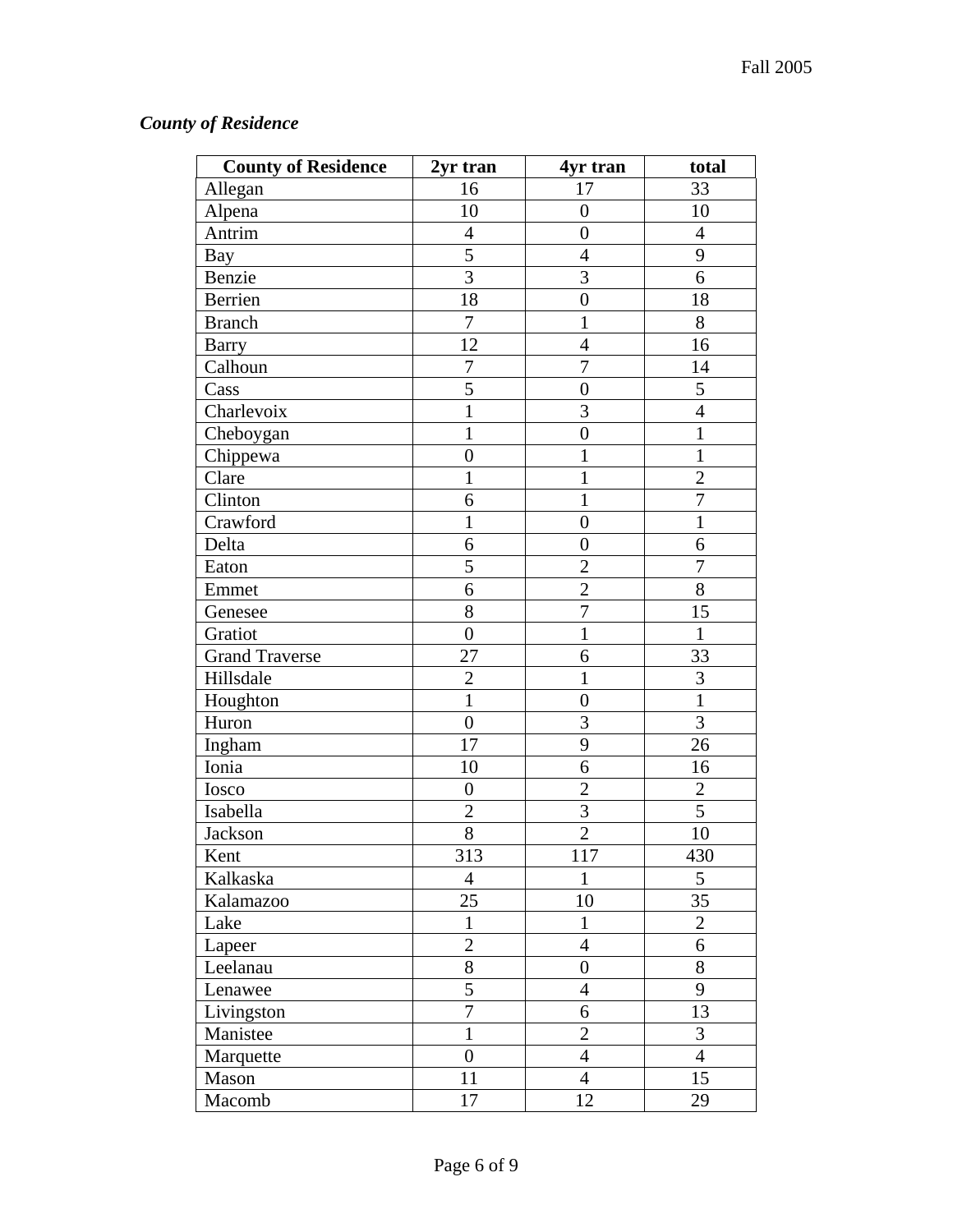| <b>County of Residence</b> | 2yr tran       | 4yr tran         | total          |
|----------------------------|----------------|------------------|----------------|
| Mackinac                   | $\overline{0}$ | 1                | $\mathbf 1$    |
| Mecosta                    | $\overline{0}$ | 5                | 5              |
| Midland                    | $\overline{2}$ | $\overline{2}$   | $\overline{4}$ |
| Missaukee                  | $\mathbf{1}$   | $\mathbf 1$      | $\overline{2}$ |
| Monroe                     | $\mathbf{1}$   | $\overline{2}$   | $\overline{3}$ |
| Montcalm                   | 12             | $\overline{4}$   | 16             |
| Muskegon                   | 138            | 21               | 159            |
| Newaygo                    | 11             | 6                | 17             |
| Oakland                    | 37             | 22               | 59             |
| Oceana                     | $\overline{4}$ | 3                | $\overline{7}$ |
| Oscoda                     | $\overline{0}$ | $\mathbf{1}$     | $\mathbf 1$    |
| Osceola                    | $\overline{0}$ | 1                | 1              |
| Otsego                     | 5              | 3                | 8              |
| Ottawa                     | 117            | 76               | 193            |
| Presque Isle               | 1              | $\boldsymbol{0}$ | 1              |
| Roscommon                  | $\overline{0}$ | $\mathbf 1$      | $\overline{1}$ |
| Saginaw                    | 8              | $\overline{4}$   | 12             |
| Sanilac                    | $\mathbf{1}$   | $\overline{0}$   | $\mathbf{1}$   |
| Shiawassee                 | $\overline{0}$ | $\overline{2}$   | $\overline{2}$ |
| St Clair                   | 8              | $\overline{c}$   | 10             |
| St Joseph                  | $\overline{7}$ | $\overline{0}$   | $\overline{7}$ |
| Tuscola                    | $\overline{2}$ | $\mathbf 1$      | $\overline{3}$ |
| Vanburen                   | $\overline{7}$ | $\mathbf{1}$     | 8              |
| Washtenaw                  | 5              | 3                | 8              |
| Wayne                      | 20             | 12               | 32             |
| Wexford                    | $\mathbf 1$    | $\mathbf{1}$     | $\overline{2}$ |
| Non-Michigan               | 21             | 50               | 71             |
| <b>Total</b>               | 992            | 476              | 1468           |

#### *Other States & Countries*

| <b>State or Country of Residence</b> | 2yr tran | 4yr tran       | total          |
|--------------------------------------|----------|----------------|----------------|
| Florida                              |          |                | 2              |
| Georgia                              |          | $\overline{2}$ | $\overline{2}$ |
| Illinois                             | 8        |                | 12             |
| Indiana                              |          | 3              | 3              |
| Kansas                               |          |                | $\overline{c}$ |
| Massachusetts                        |          |                |                |
| Michigan                             | 971      | 426            | 1397           |
| New Hampshire                        |          |                |                |
| New Jersey                           |          |                |                |
| New York                             |          |                | $\mathcal{P}$  |
| Ohio                                 |          |                |                |
| Oregon                               |          |                |                |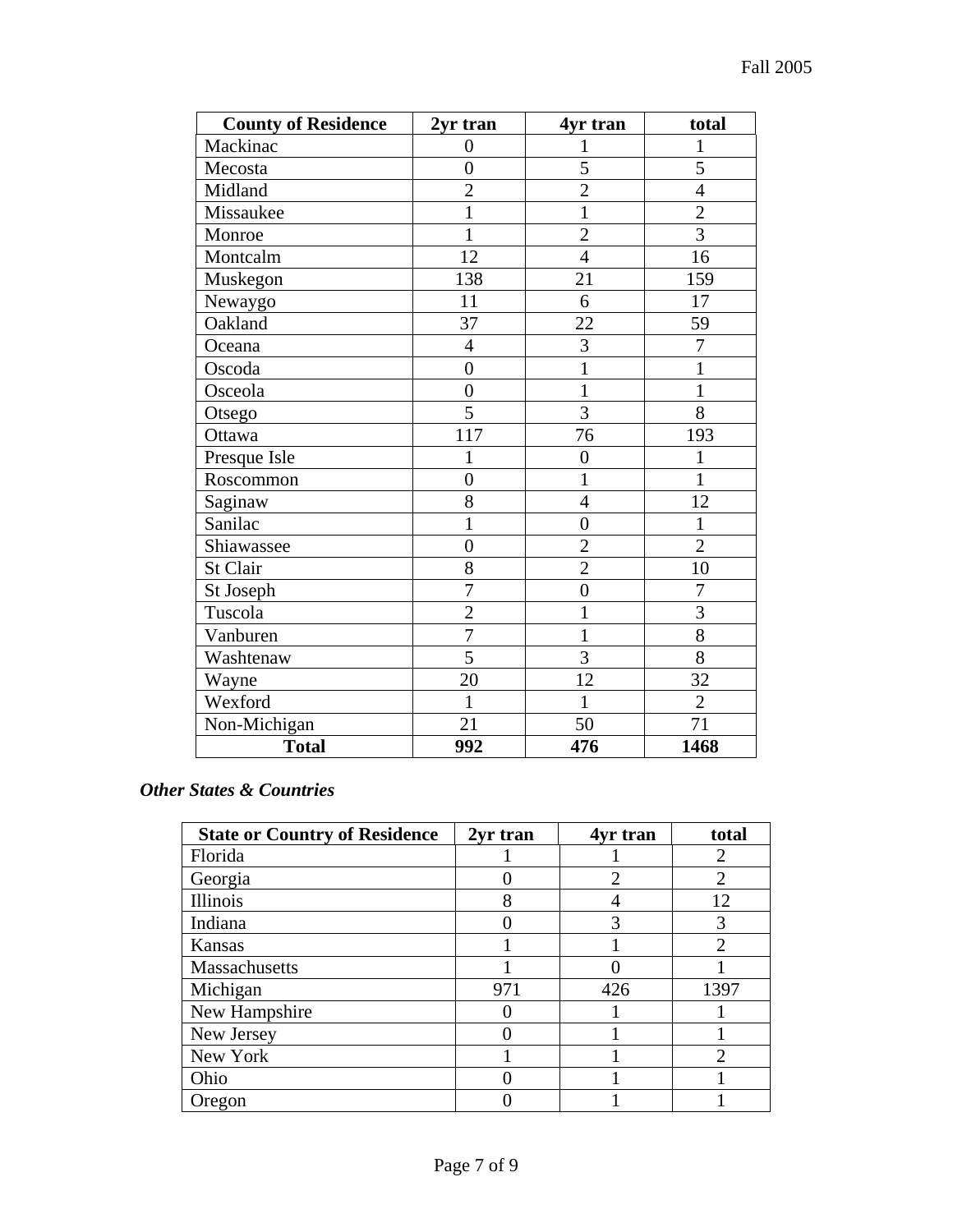| <b>State or Country of Residence</b> | 2yr tran       | 4yr tran         | total          |
|--------------------------------------|----------------|------------------|----------------|
| Pennsylvania                         | $\overline{0}$ | 1                | 1              |
| Wisconsin                            | $\overline{0}$ | $\overline{2}$   | $\overline{2}$ |
| Foreign                              | 9              | 31               | 40             |
| <b>Total</b>                         | 992            | 476              | 1468           |
|                                      |                |                  |                |
| Australia                            | $\overline{0}$ | 1                | $\mathbf{1}$   |
| Canada                               | $\overline{2}$ | 1                | 3              |
| Cameroon                             | $\mathbf{1}$   | $\overline{0}$   | $\mathbf{1}$   |
| Estonia                              | $\mathbf{1}$   | $\boldsymbol{0}$ | $\mathbf{1}$   |
| England                              | $\overline{0}$ | $\overline{2}$   | $\overline{2}$ |
| France                               | $\overline{0}$ | $\overline{4}$   | $\overline{4}$ |
| Germany                              | 1              | $\mathbf{1}$     | $\overline{2}$ |
| India                                | $\overline{0}$ | $\mathbf 1$      | $\mathbf{1}$   |
| Japan                                | $\overline{0}$ | $\overline{4}$   | $\overline{4}$ |
| Korea, South                         | $\overline{0}$ | 1                | $\mathbf{1}$   |
| Kenya                                | $\overline{0}$ | $\overline{4}$   | $\overline{4}$ |
| Mexico                               | $\overline{0}$ | $\mathbf{1}$     | $\mathbf{1}$   |
| Nepal                                | 1              | $\overline{0}$   | $\mathbf{1}$   |
| Poland                               | $\overline{0}$ | 1                | $\mathbf{1}$   |
| Taiwan                               | $\overline{0}$ |                  | 1              |
| Thailand                             | $\overline{0}$ | $\overline{2}$   | $\overline{2}$ |
| Trinidad                             | 1              | $\overline{0}$   | $\mathbf{1}$   |
| <b>United Kingdom</b>                | $\overline{0}$ | 5                | 5              |
| Ukraine                              | $\overline{0}$ | 1                | 1              |
| <b>United States</b>                 | 983            | 445              | 1428           |
| Uzbekistan                           | $\overline{0}$ | 1                | 1              |
| Venezuela                            | $\mathbf{1}$   | $\overline{0}$   | $\mathbf{1}$   |
| Zimbabwe                             | 1              | $\theta$         | 1              |
| <b>Total</b>                         | 992            | 476              | 1468           |

### *Where Living*

| <b>Housing Location</b> | 2yr tran | 4yr tran | total |
|-------------------------|----------|----------|-------|
| Off-Campus              |          | 387      | 210   |
| On-Campus               | 169      | 89       | 258   |
| Total                   | 992      | 476      | 1468  |